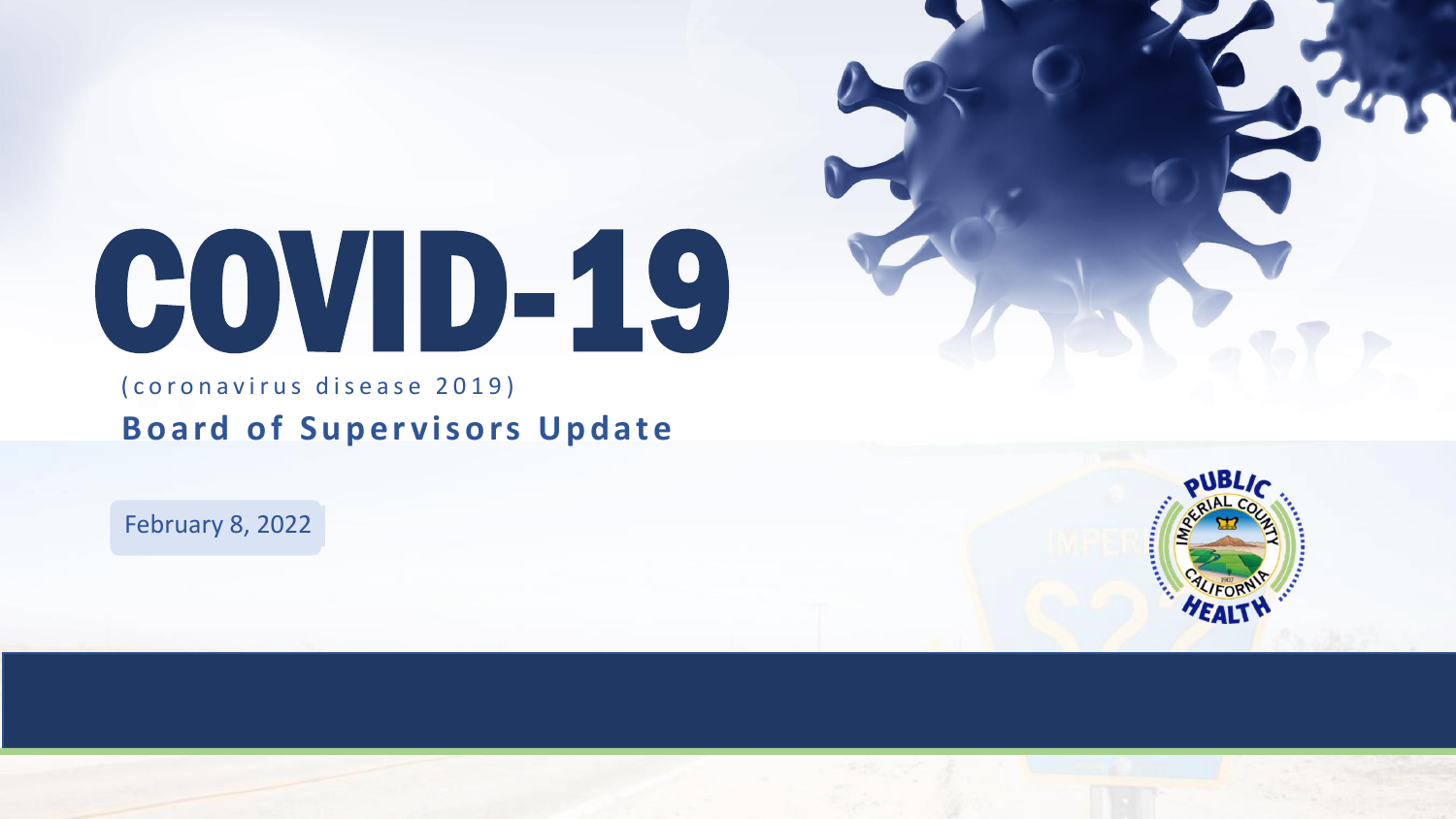#### Imperial County COVID-19 Dashboard 8

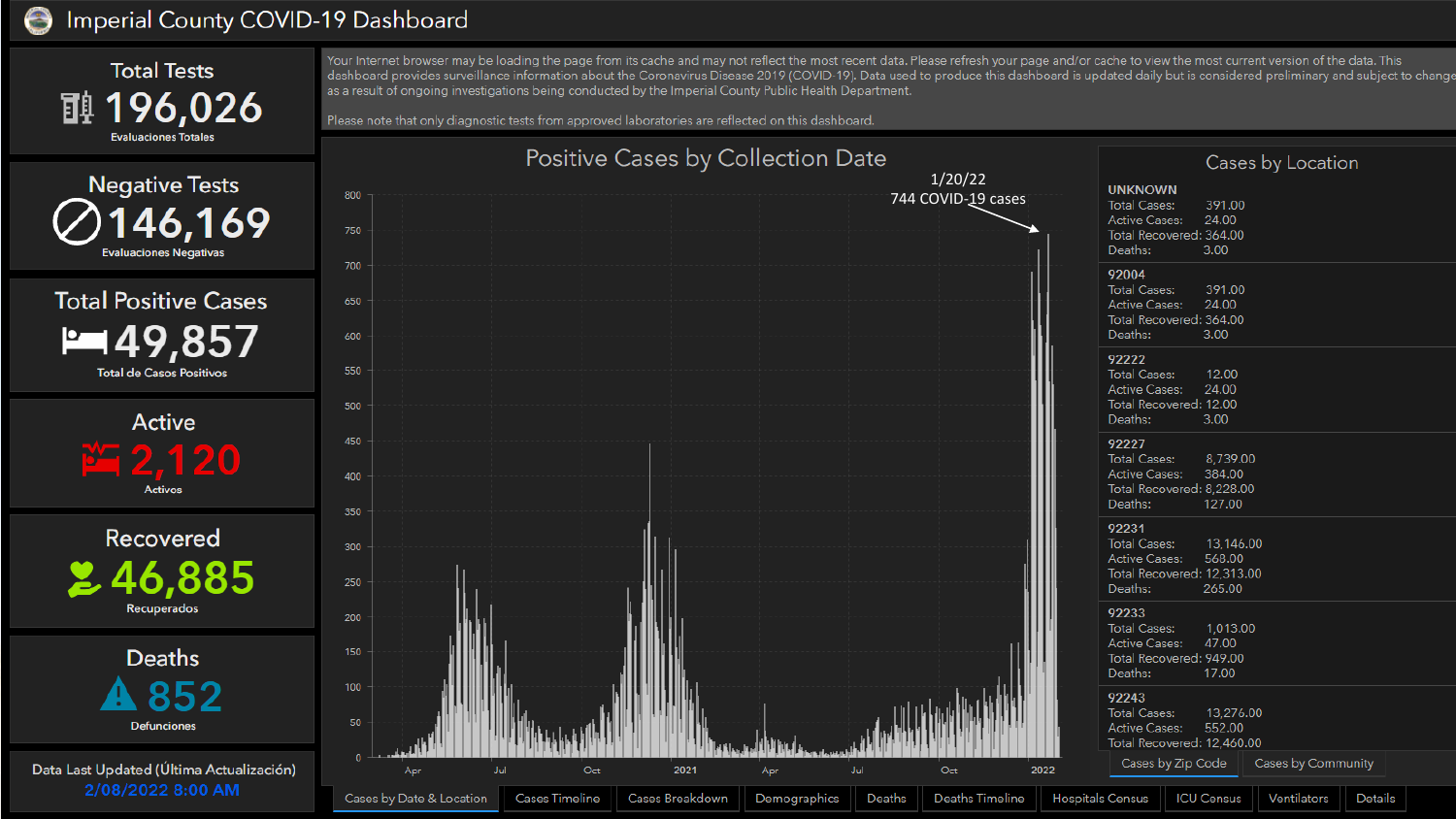### COVID-19 Updates

<https://www.icphd.org/health-information-and-resources/healthy-facts/covid-19/covid-19-data/> <https://covid19.ca.gov/state-dashboard/>

- 1,288 variants of concern (118 Omicron, 1,170 Delta)
- 180.8 case rate\*/100K (7-day average, 7-day lag)
- 34.7% positivity rate\* (7-day average, 7-day lag)
- 30 active COVID-19 outbreaks, 4 pending confirmation
- 190 total hospitalized patients (non-COVID & COVID), morning of 2/8/22
	- 74 COVID-19 positive patients, including 25 in an intensive care unit (ICU)
	- 3 ICU beds available

•Cases **exclude** people in state and federal prisons, US Immigration and Customs Enforcement facilities, US Marshal detention facilities, and Department of State Hospitals facilities. A negative number of reported deaths means that deaths previously attributed to COVID-19 were determined to not be associated with COVID-19.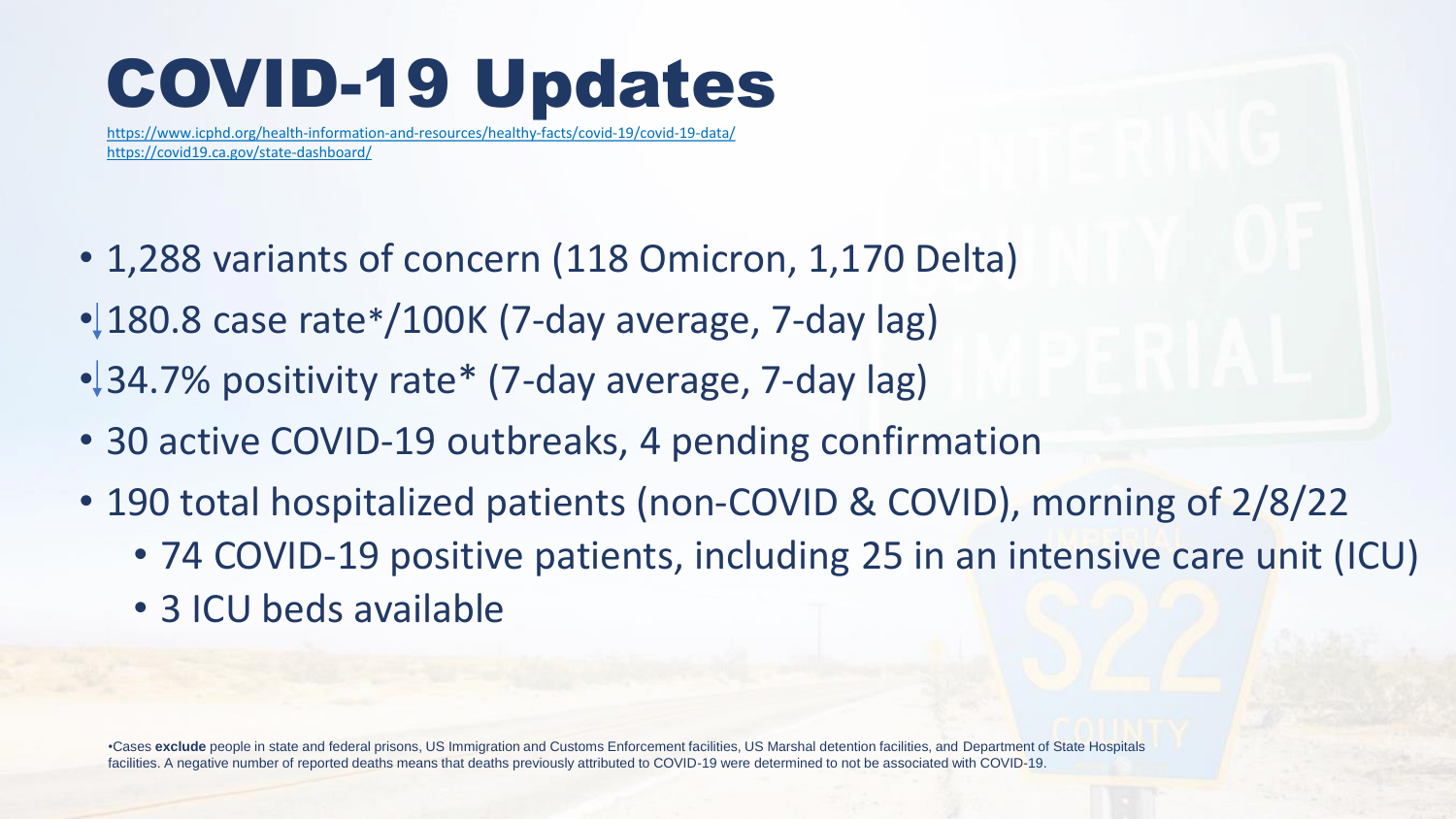#### New COVID-19 Cases, 7-day cumulative

1/5/2022- 1/11/2022 0-4 years: 158 (5.0%) 5-17 years: 736 (23.6%) 18+ years: 2,231 (71.4%) **Total cases: 3,125**

1/12/2022- 1/18/2022 0-4 years: 143 (4.7%) 5-17 years: 700 (23.1%) 18+ years: 2,192 (72.2%) **Total cases: 3,035**

1/19/2022- 1/25/2022 0-4 years: 168 (4.9%) 5-17 years: 792 (23.2%) 18+ years: 2,452 (71.9%) **Total cases: 3,412**

1/26/2022-2/1/2022 0-4 years: 102 (5.7%) 5-17 years: 404 (22.5%) 18+ years: 1,289 (71.8%) **Total cases: 1,795**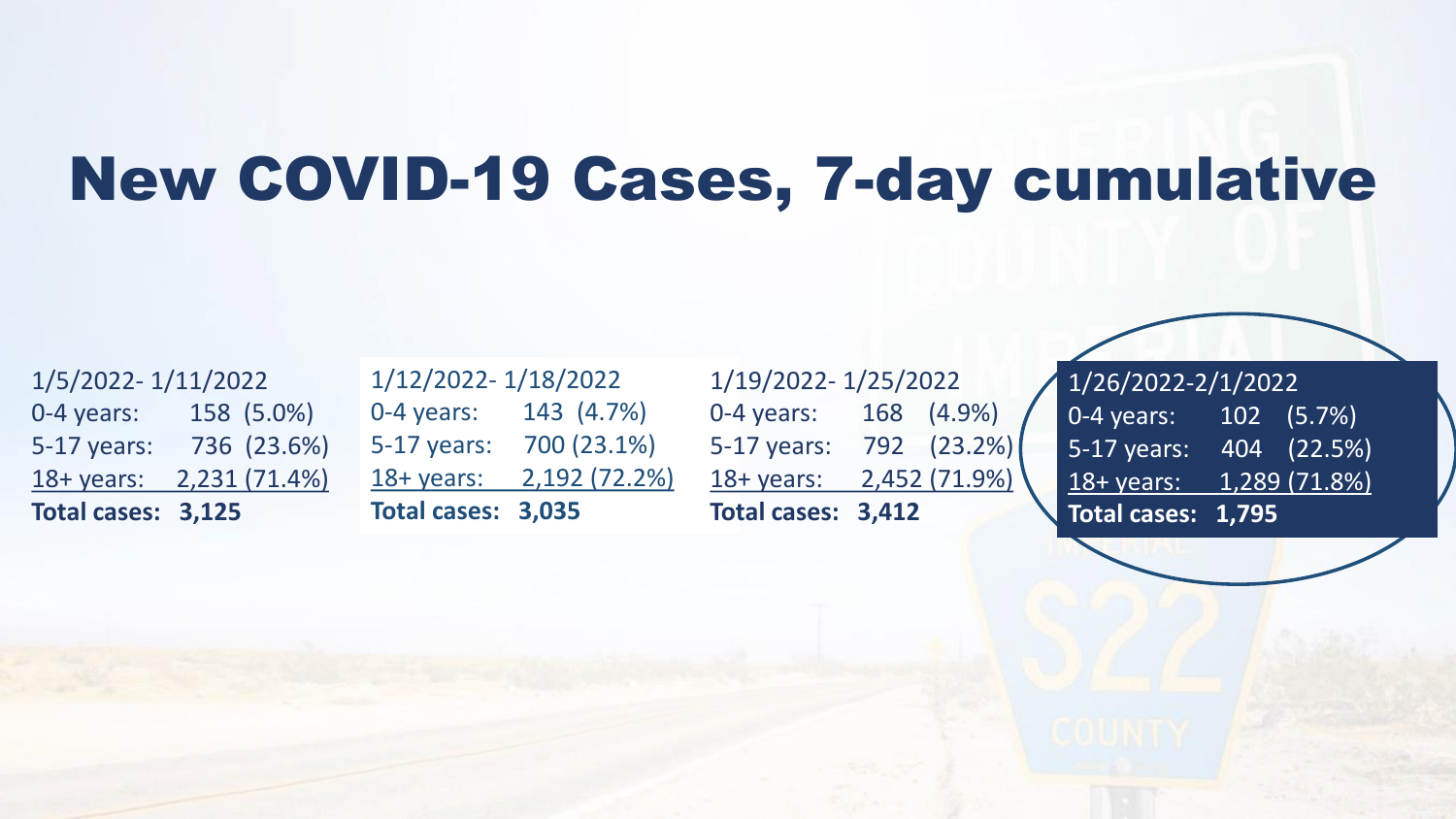### COVID-19 Vaccination

<https://covid19.ca.gov/vaccination-progress-data/>

- 87.8% fully vaccinated
- 42,424 booster doses administered
- 6,006 additional doses administered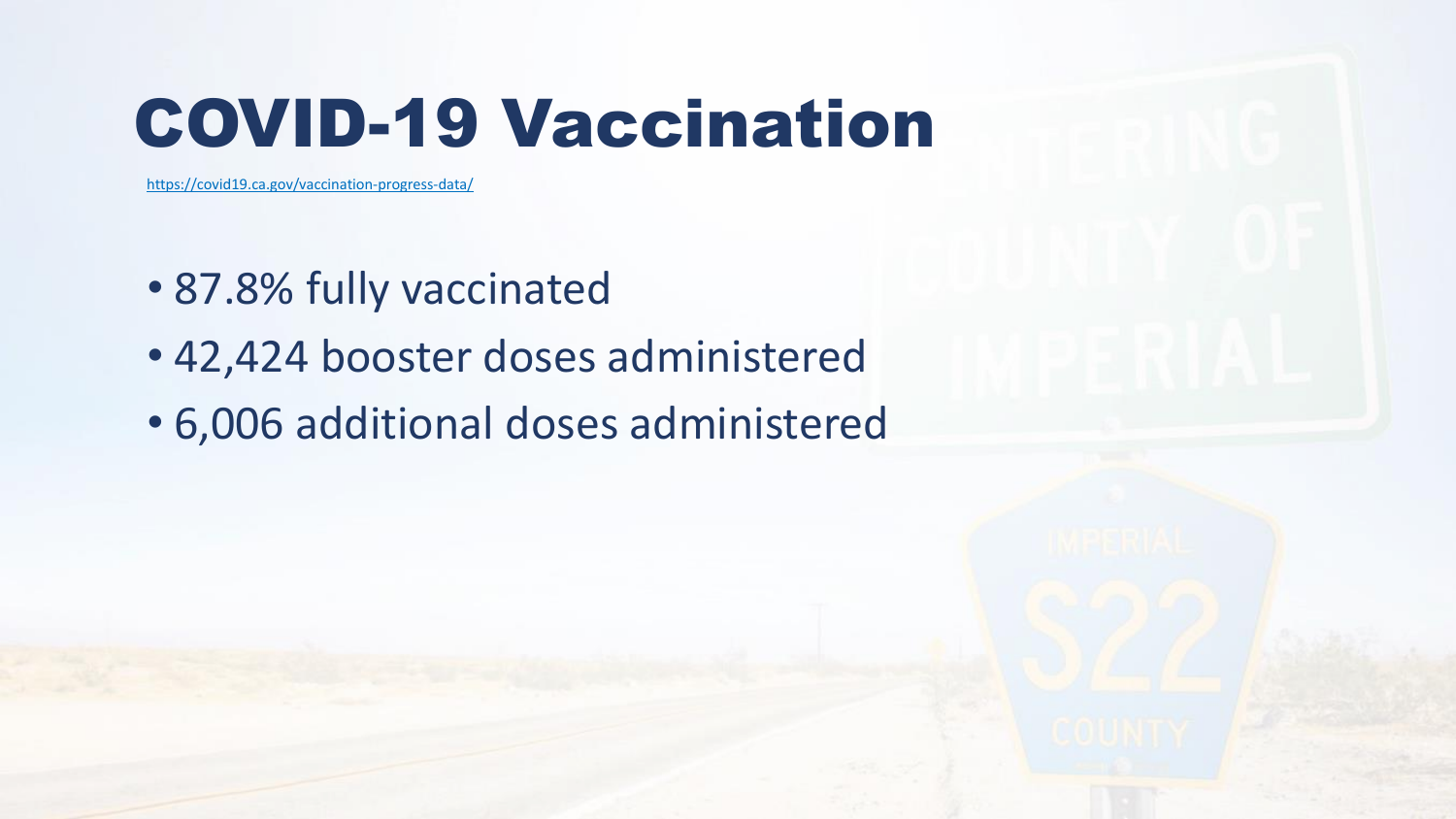### Face Mask Guidance

[https://www.cdph.ca.gov/Programs/CID/DCDC/Pages/COVID-19/guidance-for-face-coverings.aspx](https://gcc02.safelinks.protection.outlook.com/?url=https%3A%2F%2Fwww.cdph.ca.gov%2FPrograms%2FCID%2FDCDC%2FPages%2FCOVID-19%2Fguidance-for-face-coverings.aspx&data=04%7C01%7CJanetteAngulo%40co.imperial.ca.us%7Cfd87a32aad714974085e08d9ea9d456c%7C0fbc78d78fb84a93925d26fe36f4e204%7C0%7C0%7C637798783471941669%7CUnknown%7CTWFpbGZsb3d8eyJWIjoiMC4wLjAwMDAiLCJQIjoiV2luMzIiLCJBTiI6Ik1haWwiLCJXVCI6Mn0%3D%7C3000&sdata=8wDFLQBObxwHovohsVjzoWqfgtbbdMWsqWaS%2BVZqx%2BQ%3D&reserved=0)

#### **Changes to State guidance take effect February 16, 2022**

- •Universal masking shall remain required in only specified settings
- •Only unvaccinated persons are required to mask in all Indoor Public Settings.
- •Fully vaccinated individuals are recommended to continue indoor masking when the risk may be high.

#### **Masking Requirements**

Masks are **required for all individuals in** the following indoor settings, regardless of vaccination status. Surgical masks or higher-level respirators (e.g., N95s, KN95s, KF94s) with good fit are highly recommended.

•On [public transit](https://www.cdc.gov/coronavirus/2019-ncov/travelers/face-masks-public-transportation.html) (examples: airplanes, ships, ferries, trains, subways, buses, taxis, and ride-shares) and in transportation hubs (examples: airport, bus terminal, marina, train station, seaport or other port, subway station, or any other area that provides transportation)

- •**Indoors** in [K-12 schools,](https://www.cdc.gov/coronavirus/2019-ncov/community/schools-childcare/k-12-guidance.html) [childcare](https://www.cdc.gov/coronavirus/2019-ncov/community/schools-childcare/child-care-guidance.html)
- •[Emergency](https://www.cdc.gov/coronavirus/2019-ncov/php/eh-practitioners/general-population-disaster-shelters.html) shelters and [cooling and heating centers](https://www.cdc.gov/coronavirus/2019-ncov/php/cooling-center.html)
- •[Healthcare settings](https://www.cdc.gov/coronavirus/2019-ncov/hcp/infection-control-after-vaccination.html)
- •State and local [correctional facilities and detention centers](https://www.cdc.gov/coronavirus/2019-ncov/community/correction-detention/guidance-correctional-detention.html#infection-control)
- •[Homeless shelters](https://www.cdc.gov/coronavirus/2019-ncov/community/homeless-shelters/plan-prepare-respond.html)
- •Long Term Care Settings [& Adult and Senior Care Facilities](https://www.cdc.gov/coronavirus/2019-ncov/hcp/nursing-home-long-term-care.html)

Additionally, masks **are required[\\*](https://www.cdph.ca.gov/Programs/CID/DCDC/Pages/COVID-19/guidance-for-face-coverings-07-28-2021.aspx#asterisk) for unvaccinated individuals** in indoor public settings and businesses (examples: retail, restaurants, theaters, family entertainment centers, meetings, state and local government offices serving the public). Fully vaccinated individuals are recommended to continue indoor masking when the risk may be high. Surgical masks or higher-level respirators (e.g., N95s, KN95s, KF94s) with good fit are highly recommended.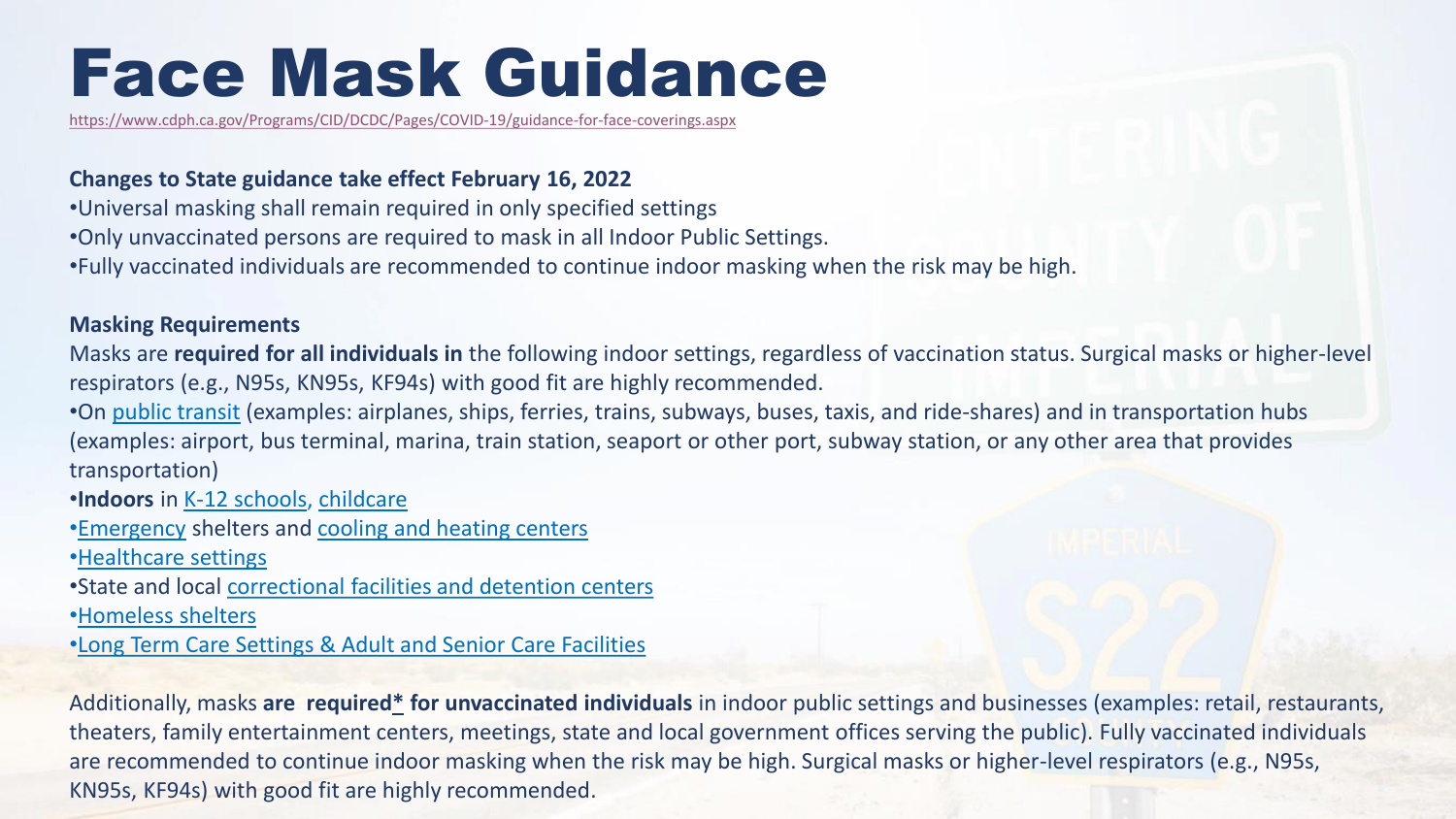### Face Mask Guidance

#### **Guidance for Businesses, Venue Operators or Hosts**

In settings where masks are required only for unvaccinated individuals, businesses, venue operators or hosts may choose to: •Provide information to all patrons, guests and attendees regarding vaccination requirements and allow vaccinated individuals to self-attest that they are in compliance prior to entry.

•Implement vaccine verification to determine whether individuals are required to wear a mask.

•Require all patrons to wear masks.

No person can be prevented from wearing a mask as a condition of participation in an activity or entry into a business.

#### **Exemptions to masks requirements**

The following **individuals** are exempt from wearing masks at all times:

•Persons younger than two years old. Very young children must not wear a mask because of the risk of suffocation. •Persons with a medical condition, mental health condition, or disability that prevents wearing a mask. This includes persons with a medical condition for whom wearing a mask could obstruct breathing or who are unconscious, incapacitated, or otherwise unable to remove a mask without assistance.

•Persons who are hearing impaired, or communicating with a person who is hearing impaired, where the ability to see the mouth is essential for communication.

•Persons for whom wearing a mask would create a risk to the person related to their work, as determined by local, state, or federal regulators or workplace safety guidelines.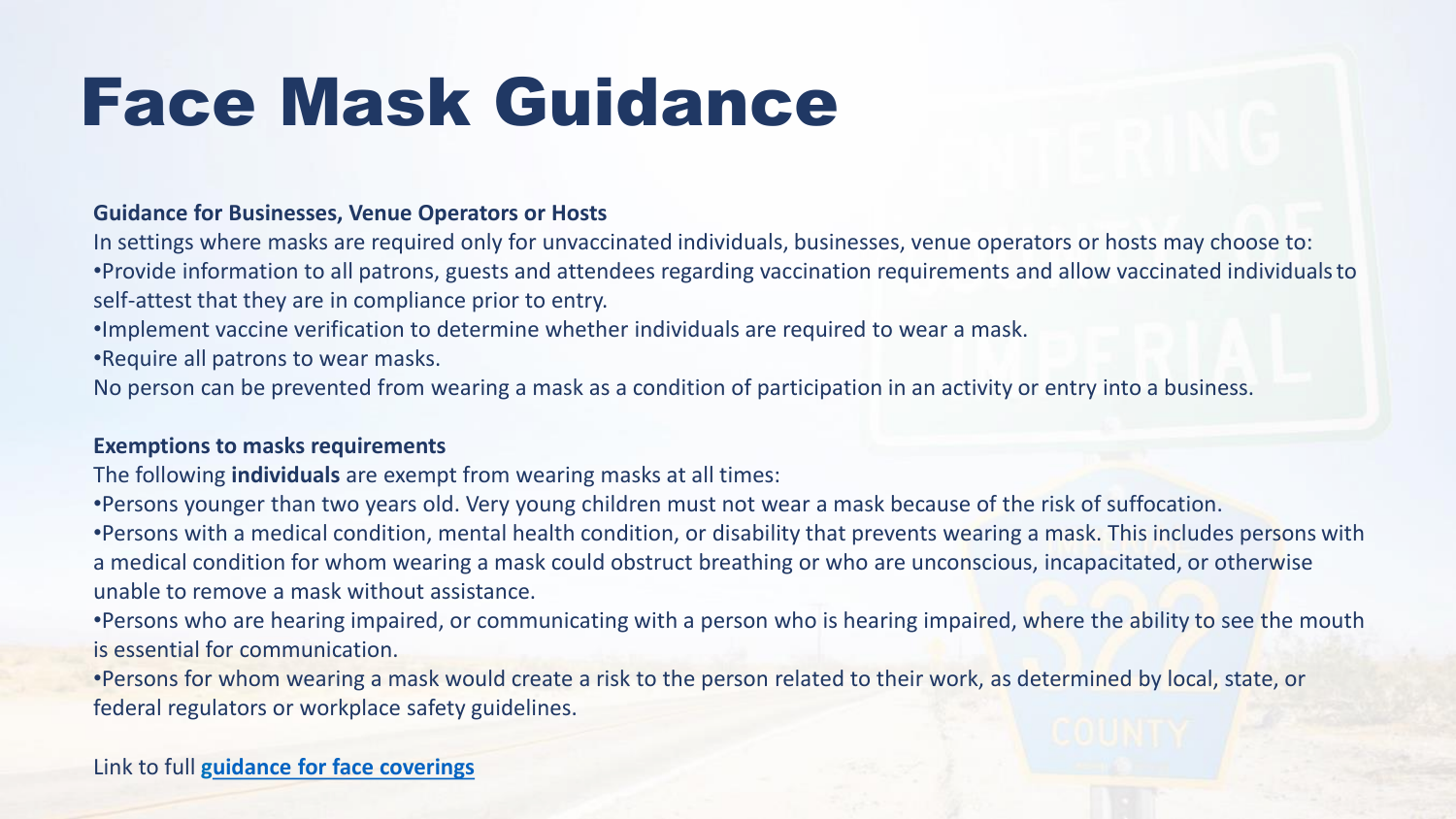### Mega Events

#### **Changes Taking Effect February 16, 2022:**

•This guidance will return to thresholds of 1,000 attendees for Indoor Mega Events and 10,000 attendees for Outdoor Mega Events. •Link to full guidance: <https://www.cdph.ca.gov/Programs/CID/DCDC/Pages/COVID-19/Beyond-Blueprint-Framework.aspx>

|                                                             | <b>Restrictions Applying to Indoor &amp; Outdoor Settings</b>                                                                                                                     |
|-------------------------------------------------------------|-----------------------------------------------------------------------------------------------------------------------------------------------------------------------------------|
| <b>UPDATE:</b><br>Definitions of Mega Events <sup>[1]</sup> | Crowds greater than 1,000 (indoors) attendees<br>Crowds greater than 10,000 (outdoors) attendees                                                                                  |
| Vaccine Verification / Negative Testing                     | Required for <b>Indoor</b> Mega Events<br>Recommended for <b>Outdoor</b> Mega Events                                                                                              |
| <b>Capacity Limitations</b>                                 | No restrictions                                                                                                                                                                   |
| <b>Physical Distancing</b>                                  | No restrictions for attendees, customers, and guests                                                                                                                              |
| <b>Masking</b>                                              | <b>Follow current CDPH Guidance for Face Coverings. Refer</b><br>to CDPH Get the Most Out of Masking for more information<br>on getting the best fit and filtration for your mask |
| <b>Travelers</b>                                            | Recommend following CDC and CDPH<br><b>Travel recommendations.</b>                                                                                                                |

In workplaces, employers are subject to the Cal/OSHA COVID-19 Emergency Temporary Standards (ETS) or in some workplaces the CalOSHA Aerosol Transmissible Diseases Standard, and should consult those regulations for additional applicable requirements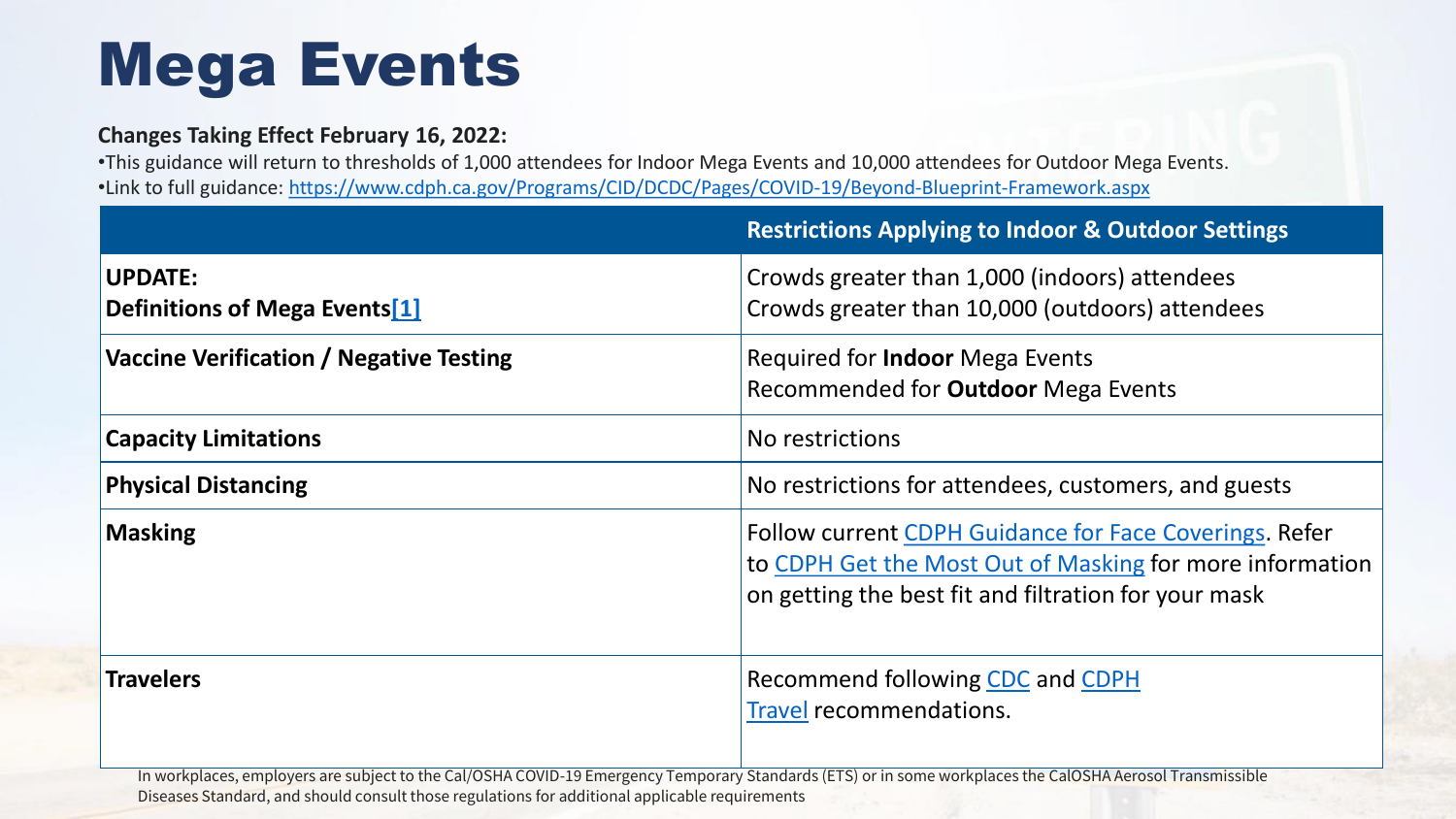### Visitation in Acute Healthcare and Long-term Care Settings

- State Public Health Officer Order amended to reflect indoor visitation requirements that were in place, prior to December 31, 2021. The amended Order was effective February 8, 2022.
- Applies to General Acute Care Hospitals, Skilled Nursing Facilities (SNFs), Intermediate Care Facilities (ICFs), and Adult and Senior Care Residential Facilities licensed by the California Department of Social **Services**
- LTC Visitation State Public Health Officer Order: [https://www.cdph.ca.gov/Programs/CID/DCDC/Pages/COVID-19/Order-of-the-State-Public-Health-](https://www.cdph.ca.gov/Programs/CID/DCDC/Pages/COVID-19/Order-of-the-State-Public-Health-Officer-Requirements-for-Visitors-in-Acute-Health-Care-and-Long-Term-Care-Settings.aspx)Officer-Requirements-for-Visitors-in-Acute-Health-Care-and-Long-Term-Care-Settings.aspx
- SNF Visitation AFL: [https://www.cdph.ca.gov/Programs/CHCQ/LCP/Pages/AFL-22-07.aspx](https://gcc02.safelinks.protection.outlook.com/?url=https%3A%2F%2Furldefense.com%2Fv3%2F__https%3A%2Fgcc02.safelinks.protection.outlook.com%2F%3Furl%3Dhttps*3A*2F*2Fwww.cdph.ca.gov*2FPrograms*2FCHCQ*2FLCP*2FPages*2FAFL-22-07.aspx%26data%3D04*7C01*7CMarko.Mijic*40chhs.ca.gov*7C53d48c6a9dc14901b2d208d9ea981ac9*7C95762673f4ed4bb6ac42439d725bf5e8*7C0*7C0*7C637798761284609403*7CUnknown*7CTWFpbGZsb3d8eyJWIjoiMC4wLjAwMDAiLCJQIjoiV2luMzIiLCJBTiI6Ik1haWwiLCJXVCI6Mn0*3D*7C3000%26sdata%3DCMOSpY3zxcfFWwHFMhT4abtB1qlh89Nd6QtD8FFm*2F48*3D%26reserved%3D0__%3BJSUlJSUlJSUlJSUlJSUlJSUlJSUlJQ!!AvL6XA!lO1Q8Uehi9LDRi-lJ8dqh09rnxKD_6Z9FiYFQtGGP_qNDJjK-BrPI6XJyUNoZKbxRsLlSEn2%24&data=04%7C01%7CJanetteAngulo%40co.imperial.ca.us%7Cfd87a32aad714974085e08d9ea9d456c%7C0fbc78d78fb84a93925d26fe36f4e204%7C0%7C0%7C637798783472097177%7CUnknown%7CTWFpbGZsb3d8eyJWIjoiMC4wLjAwMDAiLCJQIjoiV2luMzIiLCJBTiI6Ik1haWwiLCJXVCI6Mn0%3D%7C3000&sdata=SaMOSAOOjXHDuhvwHNjhD0N79I3r83pCr1vBChKoBbE%3D&reserved=0)
- ALF Visitation PIN: [https://www.cdss.ca.gov/Portals/9/CCLD/PINs/2022/ASC/PIN-22-07-ASC.pdf](https://gcc02.safelinks.protection.outlook.com/?url=https%3A%2F%2Furldefense.com%2Fv3%2F__https%3A%2Fgcc02.safelinks.protection.outlook.com%2F%3Furl%3Dhttps*3A*2F*2Fwww.cdss.ca.gov*2FPortals*2F9*2FCCLD*2FPINs*2F2022*2FASC*2FPIN-22-07-ASC.pdf%26data%3D04*7C01*7CMarko.Mijic*40chhs.ca.gov*7Ccc267e5e82724e687a1708d9ea9b107f*7C95762673f4ed4bb6ac42439d725bf5e8*7C0*7C0*7C637798773992522997*7CUnknown*7CTWFpbGZsb3d8eyJWIjoiMC4wLjAwMDAiLCJQIjoiV2luMzIiLCJBTiI6Ik1haWwiLCJXVCI6Mn0*3D*7C3000%26sdata%3DuqT*2BmIY3Qnslnp7FUJ67*2FWs8VWKgWHtXm2jWd6swSYA*3D%26reserved%3D0__%3BJSUlJSUlJSUlJSUlJSUlJSUlJSUlJSUlJQ!!AvL6XA!lO1Q8Uehi9LDRi-lJ8dqh09rnxKD_6Z9FiYFQtGGP_qNDJjK-BrPI6XJyUNoZKbxRh57vMD2%24&data=04%7C01%7CJanetteAngulo%40co.imperial.ca.us%7Cfd87a32aad714974085e08d9ea9d456c%7C0fbc78d78fb84a93925d26fe36f4e204%7C0%7C0%7C637798783472097177%7CUnknown%7CTWFpbGZsb3d8eyJWIjoiMC4wLjAwMDAiLCJQIjoiV2luMzIiLCJBTiI6Ik1haWwiLCJXVCI6Mn0%3D%7C3000&sdata=cVqY%2Fbz3GrWus8ARmh28UcKbwoMRg%2BlfzZBYQoBOz%2Bs%3D&reserved=0)